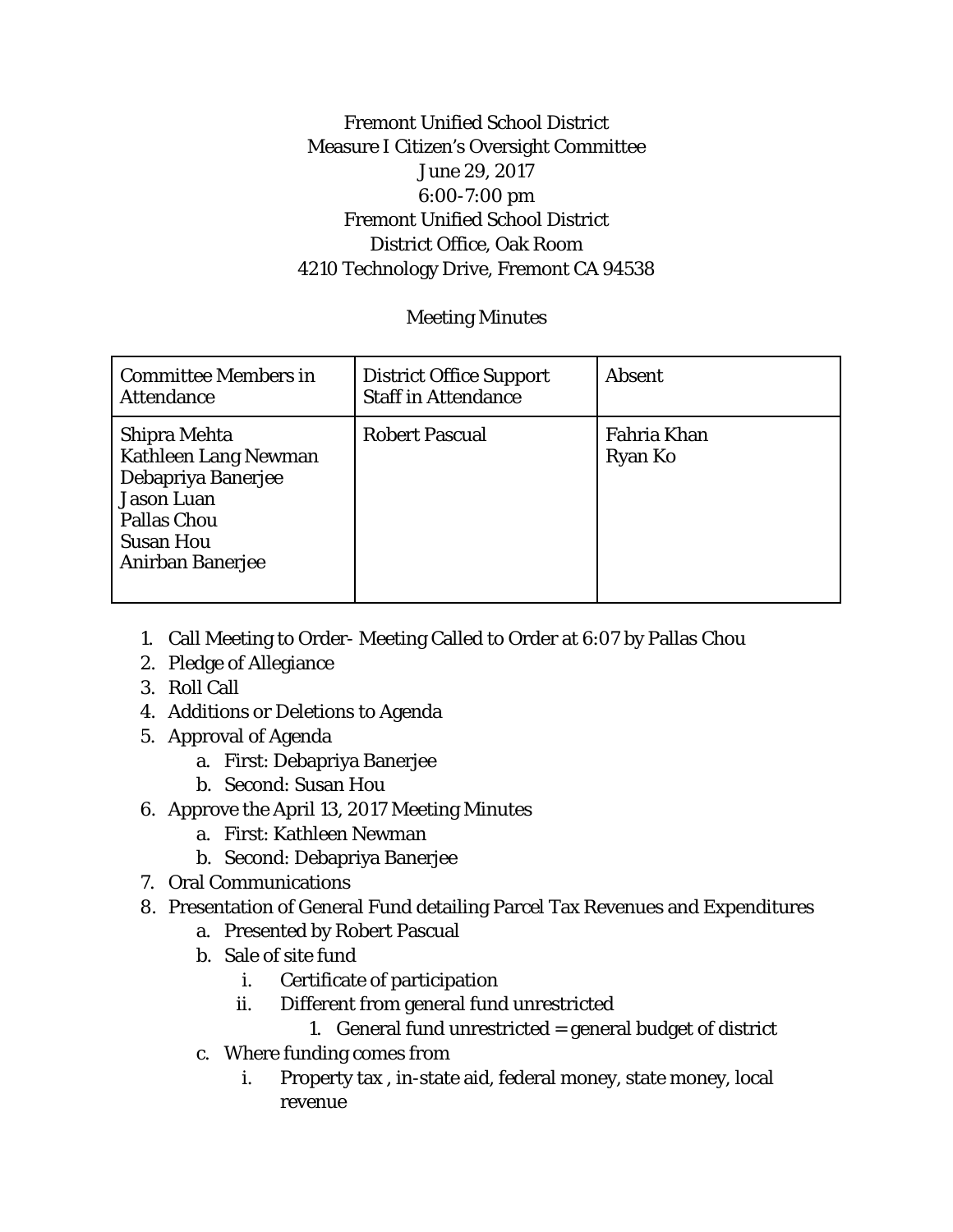- 1. Have to apply for it
	- a. Ex: Categorical programs
- ii. Grants
	- 1. Only cover part of costs, sometimes expenditures exceed amount gotten
	- 2. We have to contribute our own money
		- a. Ex: grant for k-6 music program, but have to pitch in \$75,000 ourselves
- iii. Attendance
	- 1. Funding (revenue) based on attendance, not enrollment
		- a. Results in higher attendance rate
			- i. FUSD has attendance rate of 97%
- iv. Rent from Stratford School
	- 1. Property owned by FUSD
	- 2. Lease ending in 2018 or 2019 since we need the site
- d. Used to get restricted money from grants
	- i. Ex: can only use for title 1
	- ii. Now, allocation determined on local level
		- 1. Less restriction
- e. Special-ed
	- i. Still not enough funding for special ed
	- ii. Getting 27 million, spending 68 million
	- iii. Lots of funding for special-ed attendance
- f. Pie-charts give breakdown of revenues and expenditures
- g. Revolving fund
	- i. Used to reimburse teachers for classrooms, expenditures, etc
- h. Land for new school
	- i. Developers will only build enough for a certain amount of students
	- ii. FUSD pay more to fit more people (10 million)
- i. Fiscal allocation is going to be the same next year as last year
	- i. Approved by board on 6/28/17
- j. There was some discussion whether the committee should ask for the associate superintendent (Mr. Parungao) to talk to the committee
	- i. Question is if we should just simply oversight or also help decide areas of spending
	- ii. The general consensus was that if we want to ask for this discussion, there needs to be specific issues and questions to be provided in advance.
- k. Measure I is essential for programs, prep time, campus supervisors,lmt, etc
	- i. As a district, only required to have one certified librarian